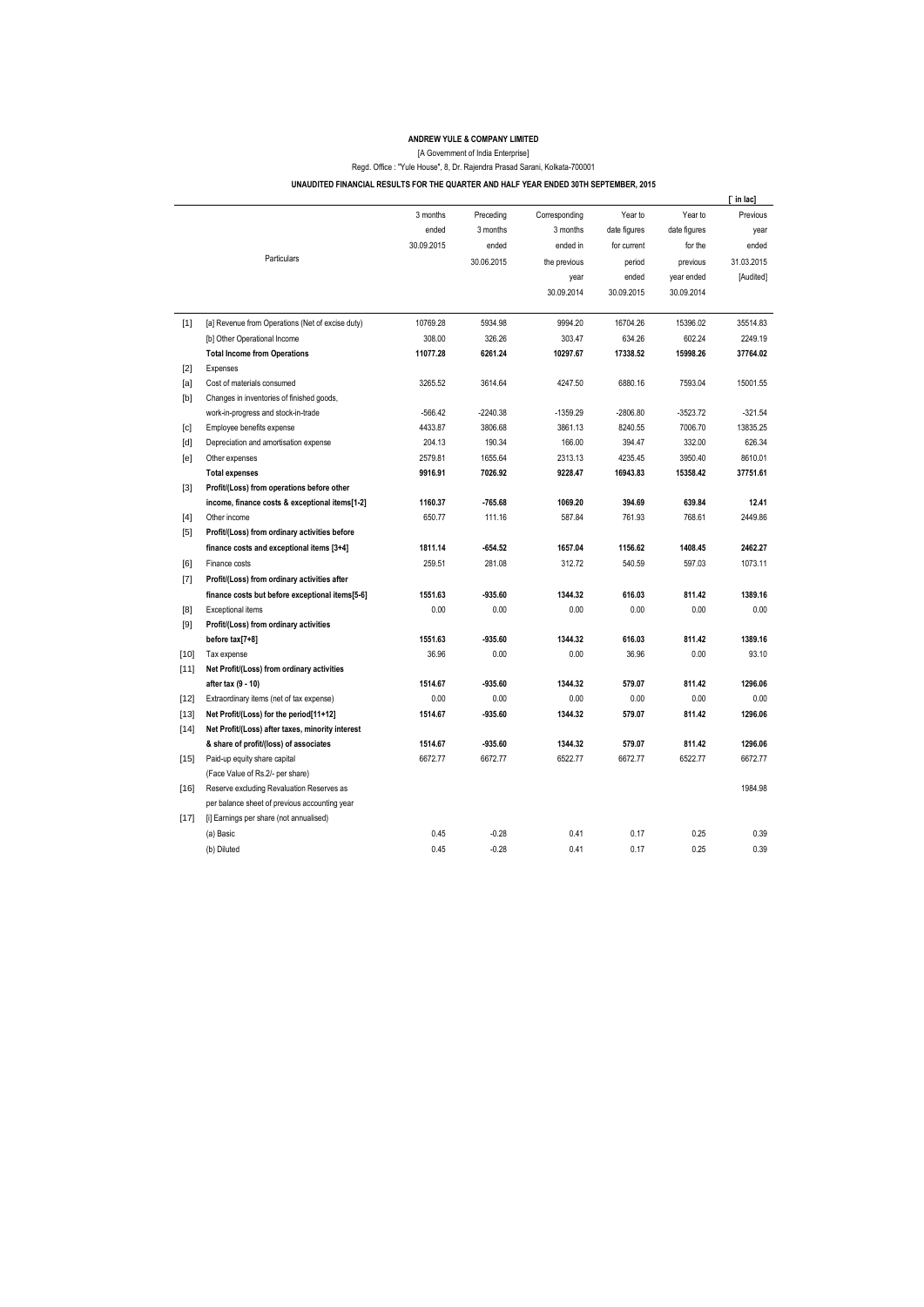| [A]<br>$[1]$                                                                                                                                                                                 | PARTICULARS OF SHAREHOLDING<br>Public shareholding<br>- Number of shares                          | 40113848               | 40113848               | 32613848            | 40113848               | 32613848               | 40113848            |  |
|----------------------------------------------------------------------------------------------------------------------------------------------------------------------------------------------|---------------------------------------------------------------------------------------------------|------------------------|------------------------|---------------------|------------------------|------------------------|---------------------|--|
| $[2]$                                                                                                                                                                                        | - Percentage of shareholding<br>Promoters & Promoter Group<br>Shareholding                        | 12.02%                 | 12.02%                 | 10.00%              | 12.02%                 | 10.00%                 | 12.02%              |  |
| [a]                                                                                                                                                                                          | Pledged / Encumbered                                                                              |                        |                        |                     |                        |                        |                     |  |
|                                                                                                                                                                                              | - Number of shares                                                                                | 0                      | 0                      | 0                   | 0                      | 0                      | 0                   |  |
|                                                                                                                                                                                              | - Percentage of shares (as a % of the<br>total                                                    | 0                      | 0                      | 0                   | 0                      | 0                      | 0                   |  |
|                                                                                                                                                                                              | shareholding of promoter and promoter<br>group)<br>- Percentage of shares (as a % of the<br>total |                        |                        |                     |                        |                        |                     |  |
|                                                                                                                                                                                              | share capital of the company)                                                                     |                        |                        |                     |                        |                        |                     |  |
| [b]                                                                                                                                                                                          | Non - encumbered<br>- Number of shares                                                            | 293524630              | 293524630              | 293524630           | 293524630              | 293524630              | 293524630           |  |
|                                                                                                                                                                                              | - Percentage of shares (as a % of the<br>total<br>shareholding of the Promoter and                | 100.00%                | 100.00%                | 100.00%             | 100.00%                | 100.00%                | 100.00%             |  |
|                                                                                                                                                                                              | Promoter group)<br>- Percentage of shares (as a % of the                                          |                        |                        |                     |                        |                        |                     |  |
|                                                                                                                                                                                              | total<br>share capital of the company)                                                            | 87.98%                 | 87.98%                 | 90.00%              | 87.98%                 | 90.00%                 | 87.98%              |  |
| [B]                                                                                                                                                                                          | <b>INVESTOR COMPLAINTS</b><br>Pending at the beginning of the quarter                             |                        |                        |                     |                        |                        |                     |  |
|                                                                                                                                                                                              | Received during the quarter                                                                       | <b>NIL</b>             | <b>NIL</b>             | <b>NIL</b>          | <b>NIL</b>             | <b>NIL</b>             | <b>NIL</b>          |  |
|                                                                                                                                                                                              | Disposed of during the quarter<br>Remaining unresolved at the end of the<br>qrt.                  |                        |                        |                     |                        |                        |                     |  |
|                                                                                                                                                                                              |                                                                                                   |                        |                        |                     |                        |                        |                     |  |
|                                                                                                                                                                                              | SEGMENT-WISE REVENUE RESULTS AND CAPITAL EMPLOYED<br>UNDER CLAUSE 41 OF LISTING AGREEMENT         |                        |                        |                     |                        |                        |                     |  |
| $[1]$                                                                                                                                                                                        | Segment Revenue [net sales/income<br>from                                                         |                        |                        |                     |                        |                        |                     |  |
|                                                                                                                                                                                              | each segment]                                                                                     |                        |                        |                     |                        |                        |                     |  |
| [a]                                                                                                                                                                                          | Tea                                                                                               | 7901.37                | 3304.93                | 6277.96             | 11206.30               | 8968.39                | 18934.55            |  |
| [b]                                                                                                                                                                                          | Electrical                                                                                        | 2852.63                | 2721.45                | 3281.69             | 5574.08                | 6067.62                | 15068.94            |  |
| [c]<br>[d]                                                                                                                                                                                   | Engineering<br><b>Total</b>                                                                       | 326.80<br>11080.80     | 235.33<br>6261.71      | 775.95<br>10335.60  | 562.13<br>17342.51     | 1000.18<br>16036.19    | 3794.30<br>37797.79 |  |
|                                                                                                                                                                                              | Less: Inter-Segment Revenue                                                                       | 3.52                   | 0.47                   | 37.93               | 3.99                   | 37.93                  | 33.77               |  |
|                                                                                                                                                                                              | Net Sales/Income from Operations<br>Segment Results [Profit(+)/Loss(-)                            | 11077.28               | 6261.24                | 10297.67            | 17338.52               | 15998.26               | 37764.02            |  |
| $[2]$                                                                                                                                                                                        | before                                                                                            |                        |                        |                     |                        |                        |                     |  |
|                                                                                                                                                                                              | Tax and Interest from each Segment]                                                               |                        |                        |                     |                        |                        |                     |  |
| [a]                                                                                                                                                                                          | Tea                                                                                               | 1838.96                | $-122.71$              | 1458.01             | 1716.25                | 1636.66                | 692.22              |  |
| $[b] % \begin{center} % \includegraphics[width=\linewidth]{imagesSupplemental_3.png} % \end{center} % \caption { % Our method can be used for the image. % } % \label{fig:example} %$<br>[c] | Electrical<br>Engineering                                                                         | $-208.89$<br>$-356.22$ | $-298.60$<br>$-176.93$ | 41.51<br>$-79.66$   | $-507.49$<br>$-533.15$ | $-127.40$<br>$-338.14$ | 370.87<br>571.92    |  |
| [d]                                                                                                                                                                                          | <b>Total</b><br>Less:                                                                             | 1273.85                | $-598.24$              | 1419.86             | 675.61                 | 1171.12                | 1635.01             |  |
|                                                                                                                                                                                              | [i] Interest                                                                                      | 259.51                 | 281.08                 | 312.72              | 540.59                 | 597.03                 | 1073.11             |  |
|                                                                                                                                                                                              | [ii] Other Unallocable Expenditure net of<br>Unallocable Income                                   | $-537.28$              | 56.27                  | $-237.18$           | $-481.01$              | $-237.33$              | 827.26              |  |
|                                                                                                                                                                                              | <b>Total Profit before Tax</b>                                                                    | 1551.63                | $-935.60$              | 1344.32             | 616.03                 | 811.42                 | 1389.16             |  |
| $[3]$                                                                                                                                                                                        | Capital Employed                                                                                  |                        |                        |                     |                        |                        |                     |  |
| [a]                                                                                                                                                                                          | Tea                                                                                               | 20014.86               | 18198.41               | 20539.22            | 20014.86               | 20539.22               | 18339.23            |  |
| $[b] % \begin{center} % \includegraphics[width=\linewidth]{imagesSupplemental_3.png} % \end{center} % \caption { % Our method can be used for the image. % } % \label{fig:example} %$        | Electrical                                                                                        | $-2028.57$             | $-1616.88$             | $-2145.41$          | $-2028.57$             | $-2145.41$             | $-1091.68$          |  |
| [c]                                                                                                                                                                                          | Engineering                                                                                       | 867.99                 | 1232.11                | $-310.56$           | 867.99                 | $-310.56$              | 1412.77             |  |
| [d]<br>[e]                                                                                                                                                                                   | <b>Others</b><br><b>Total</b>                                                                     | 3974.28<br>22828.56    | 3463.30<br>21276.93    | 3707.50<br>21790.75 | 3974.28<br>22828.56    | 3707.50<br>21790.75    | 3552.21<br>22212.53 |  |